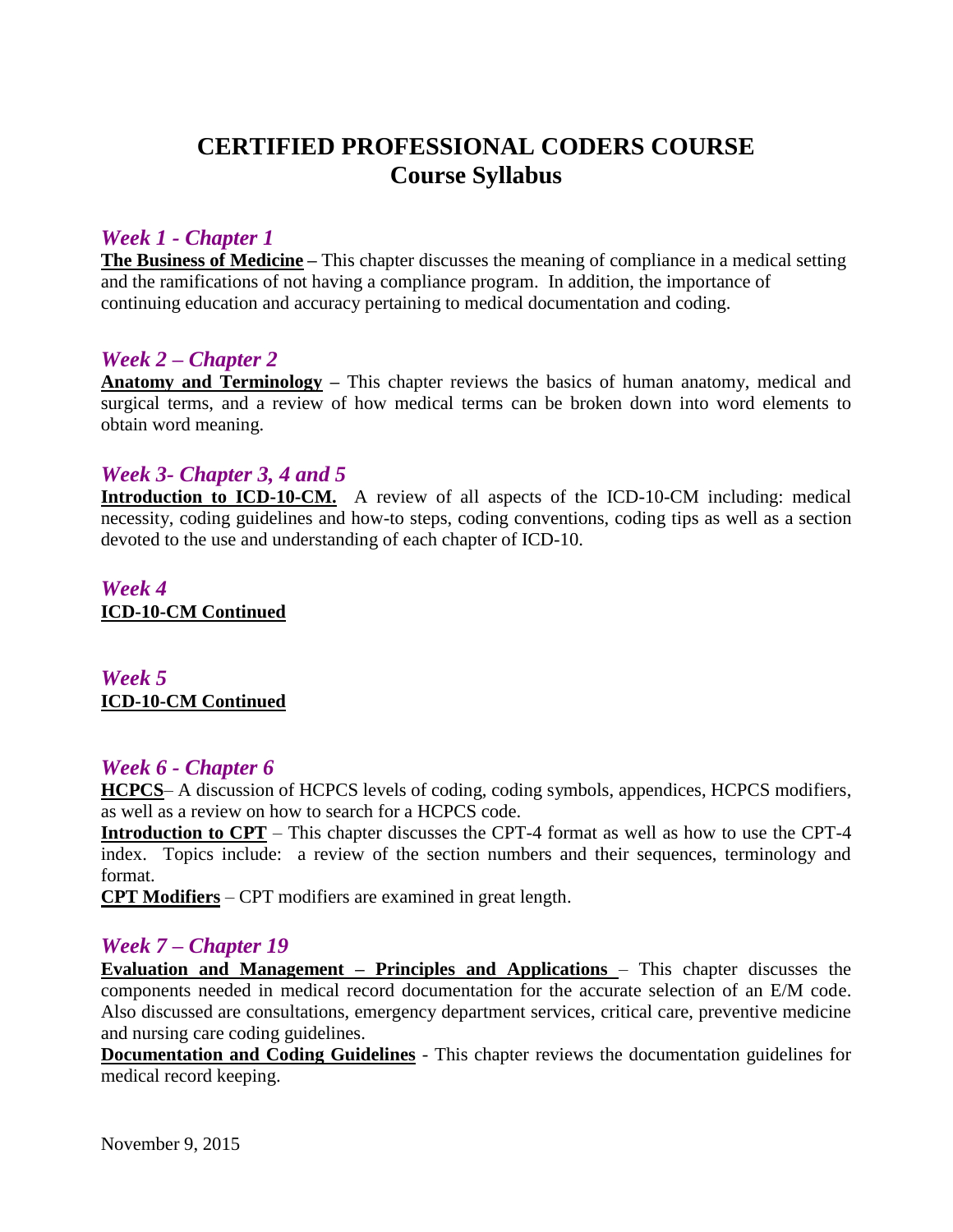## *Week 8 – Chapter 1, Chapter 6*

**Anesthesia** – A discussion of the ASA relative values, anesthesia guidelines, modifiers, code organization and crosswalk, as well as a review of the different types of anesthesia available for patients and the methods in which they are administered.

**Introduction to Surgery** - This chapter presents the "global surgical package" concept and coding conventions "Separate" and "add-on" procedure codes are discussed in great detail.

**Integumentary System** – This chapter includes an overview of anatomy and medical terms as they apply to the Integument. A discussion of procedures and techniques (e.g. débridement, repair, etc.), lesion measurement, local treatment of burns and Mob's micrographic surgery is provided.

#### *Week 9 – Chapter 8&9*

**Musculoskeletal System –** This chapter covers procedure and coding guidelines for incisions/excisions, introductions and removals, repairs and reconstruction's, fractures and dislocations, as well as endoscopies/arthroscopies and arthrodesis of the Musculoskeletal system. **Respiratory System** – This chapter covers procedure and coding guidelines pertaining to the respiratory and cardiovascular system. Topics include the respiratory process, endoscopic and sinus surgeries, procedures and coding explanations of the larynx, trachea, bronchi, lungs and pleura.

#### *Week 10 - Chapter 9-10*

**Cardiovascular System – This chapter discusses the special set of coding challenges involved in** cardiothoracic surgery of the heart, coronary arteries, great vessels, and pacemaker and auto defibrillator placement. Surgery on the vasculature for occlusive disease and aneurysms are addressed. Also included are therapeutic and diagnostic vascular procedures such as creation of an A/V shunt for dialysis, venipuncture, vein stripping and refilling of an implantable infusion port.

#### *Week 11 – Chapter 11*

#### **Hemic/Lymphatic Mediastinum, Diaphragm & Digestive System**

This chapter covers the digestive process, diagnostic test and procedures and endoscopies pertaining to the digestive system.

## *Week 12 – Chapter 12&13*

**Urinary and Male Genitalia System** – A discussion of the procedures and coding explanations pertaining to the urinary system and male genitalia. Procedures of the kidney, ureter, urinary bladder, and the male genitalia are explained.

**Female Genital System and Maternity Care and Delivery** – This chapter gives an in-depth look at the female reproductive system for both gynecologic procedures and the conventions of coding for obstetrical care.

## *Week 13 - Chapter 14&15*

**Endocrine and Nervous System** – This chapter covers coding procedures and techniques of the skull, meninges and the brain, spine and spinal cord and the extracranial nerves, peripheral nerves and the autonomic nervous system.